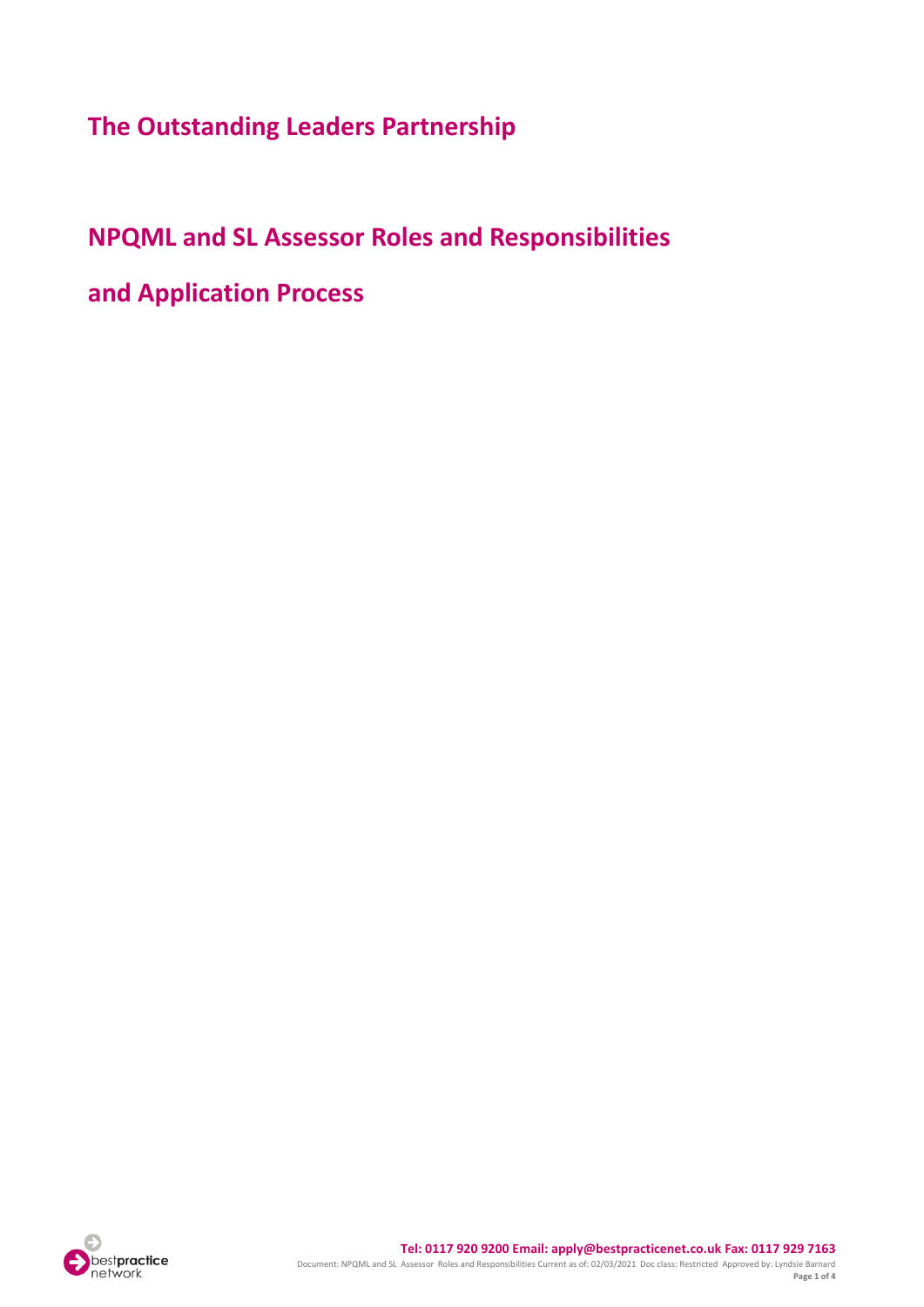## **The role of OLP NPQML and SL assessors**

NPQML and NPQSL assessors judge a candidate's ability to be an effective middle or senior leader.

NPQML and NPQSL assessment will be based on the mark scheme provided by the DfE relating to the six NPQ Content Areas:

- Strategy and Improvement
- Teaching and Curriculum Excellence
- Leading with Impact
- Working in Partnership
- Managing Resources
- Risks and Increasing Capability

The final assessment process comprises one assessed task in which the candidate leads an improvement project, for at least 2 terms:

- for NPQSL across the school aimed at reducing variation in pupil progress and attainment (part A) and improving the efficiency and effectiveness of teaching (part B)
- for NPQML at team level aimed at improving pupil progress and attainment (Part A) as well as the capability of your team (Part B).

NPQSL and NPQML assessors for OLP must be either:

• previously accredited by the National College as NPQH Graduation or Gateway assessors or NPQSL and NPQML assessors

and

• have successfully completed the update and familiarisation training for the Reformed NPQs delivered by OLP or other recognised national providers

or

• if they are new to assessing for NPQSL and NPQML final assessment, accredited by OLP or other recognised national providers after successful completion of the training and moderation of actual assessments.

## **Responsibilities of OLP NPQSL and NPQML final assessment assessors**

Assessors must:

- assess the submitted final assessment task for individual candidates and be able to support decisions and recommendations by reference to the evidence on which the judgements are based
- provide feedback to candidates as specified in the guidance provided by OLP
- conduct the assessment process independently and objectively, ensuring that it has been accurately and fairly applied
- engage in continuing personal training and professional development
- implement the principles and practice of quality assurance and continuous quality improvement
- respond to feedback and updates on the assessment process from OLP
- comply with the code of conduct set out below.

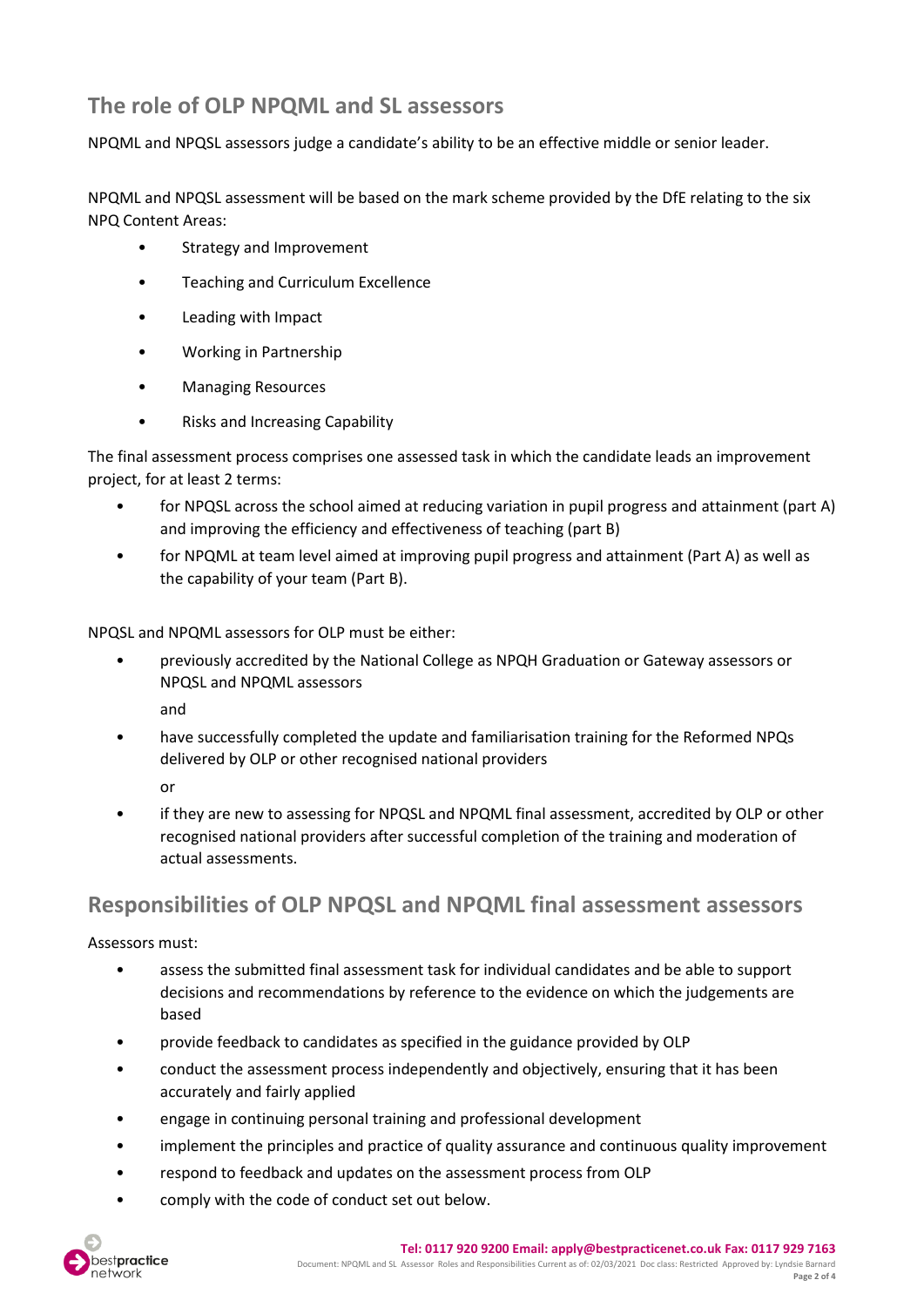## **Code of conduct for OLP NPQML and NPQSL assessors**

#### Assessors must:

- demonstrate personal integrity and the highest professional standards
- treat all assessment materials, the assessment process and knowledge of candidates in complete confidence
- not to have acted as online tutor, face to face facilitator, mentor or coach or had any other interaction with the candidate being assessed
- comply with assessment guidance. moderation and quality assurance processes provided by OLP

### **Person specification for OLP NPQML and NPQSL assessors**

#### **Knowledge and understanding**

An effective assessor will demonstrate knowledge and understanding of the:

- reformed NPQML and NPQSL model and the leadership development opportunities available to aspiring senior and middle leaders
- roles, responsibilities and challenges of senior and middle leadership
- current education agenda and policy priorities
- NPQML and NPQSL Content Areas framework and the processes for assessment.

#### **Assessment skills**

An effective assessor will demonstrate the ability to:

- apply the OLP NPQML and NPQSL assessor guidance consistently
- evaluate evidence and make sound, balanced judgements using the assessment criteria and DfE mark scheme
- give accurate, balanced and constructive feedback as required
- be objective and impartial.

#### **Personal attributes**

An effective assessor will demonstrate as personal attributes and characteristics:

- personal integrity
- commitment to own learning and professional development
- readiness to receive and respond positively to feedback
- commitment to the whole process and purpose of NPQML and NPQSL and to their importance in the continuing development of learning opportunities of the highest quality for young people and effective school leadership.

### **Availability**

Assessors will need to be available at the three/four final assessment submission points during the course of the year. They will be asked to specify how many assessed tasks they are available to mark within the published timescale and will be allocated work based on the number of available assessors and the number of tasks that need to be assessed.